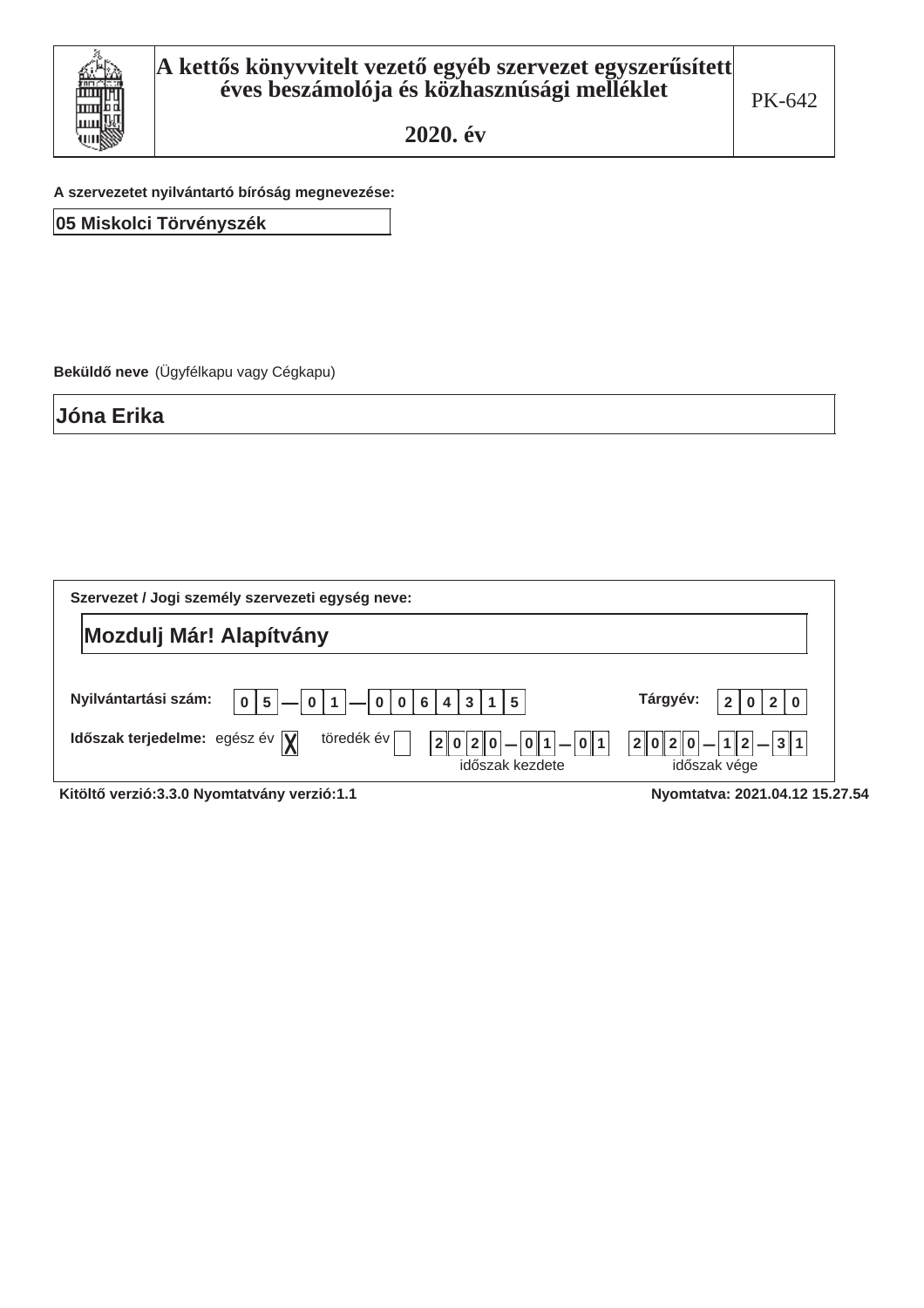|                        | A kettős könyvvitelt vezető egyéb szervezet egyszerűsített<br>éves beszámolója és közhasznúsági melléklet<br>2020. év            | PK-642                                             |
|------------------------|----------------------------------------------------------------------------------------------------------------------------------|----------------------------------------------------|
|                        | A szervezetet nyilvántartó bíróság megnevezése:                                                                                  | Tárgyév:                                           |
|                        | <b>05 Miskolci Törvényszék</b>                                                                                                   | $\mathbf{2}$<br>$\mathbf 0$<br>$\overline{2}$<br>0 |
|                        | Időszak terjedelme: egész év $ \mathbf{X} $<br>töredék év<br>0 1 <br>2 0 <br> 2 0 <br>2 0 2 0<br>  0  <br> 1 <br>időszak kezdete | 3 1<br>1<br>$\mathbf{2}$<br>időszak vége           |
|                        | Válassza ki, hogy a beszámoló (és közhasznúsági melléklet) az alábbiak közül melyikre vonatkozik!                                |                                                    |
| a. Szervezet           |                                                                                                                                  | X                                                  |
|                        | b. Jogi személy szervezeti egység (származtatott jogi személy)                                                                   |                                                    |
| <b>Szervezet neve:</b> |                                                                                                                                  |                                                    |
|                        | Mozdulj Már! Alapítvány                                                                                                          |                                                    |
| Szervezet székhelye:   |                                                                                                                                  |                                                    |
| Irányítószám:          | Település:<br>$\overline{3}$<br>8 9 1<br>Vilmány                                                                                 |                                                    |
| Közterület neve: Fő    | Közterület jellege:<br>út                                                                                                        |                                                    |
| Házszám:               | Lépcsőház:<br>Emelet:<br>Ajtó:<br>28                                                                                             |                                                    |
|                        | Jogi személy szervezeti egység neve:                                                                                             |                                                    |
|                        | Jogi személy szervezeti egység székhelye:                                                                                        |                                                    |
| Irányítószám:          | Település:                                                                                                                       |                                                    |
| Közterület neve:       | Közterület jellege:                                                                                                              |                                                    |
| Házszám:               | Lépcsőház:<br>Emelet:<br>Ajtó:                                                                                                   |                                                    |
| Nyilvántartási szám:   | $\boxed{0\,5 - 0\,1 - 0\,0\,6\,4\,3\,1\,5}$                                                                                      |                                                    |
| Ügyszám:               | $ 0 5 0 0 / P k \cdot 6 0 1 8 0 $                                                                                                | $\vert 2 \vert 0 \vert 1 \vert 3 \vert$            |
|                        | Szervezet / Jogi személy szervezeti egység adószáma:<br>$18511206 - 1 - 05$                                                      |                                                    |
|                        | Szervezet / Jogi személy szervezeti egység<br>képviselőjének neve:<br>Jóna Erika                                                 |                                                    |
| Képviselő aláírása:    |                                                                                                                                  |                                                    |
| Keltezés:              |                                                                                                                                  |                                                    |
| <b>Miskolc</b>         | $ 2 0 2 1  -  0 4  -  0 7 $                                                                                                      |                                                    |
|                        | Kitöltő verzió:3.3.0 Nyomtatvány verzió:1.1<br>Nyomtatva: 2021.04.12 15.27.54                                                    |                                                    |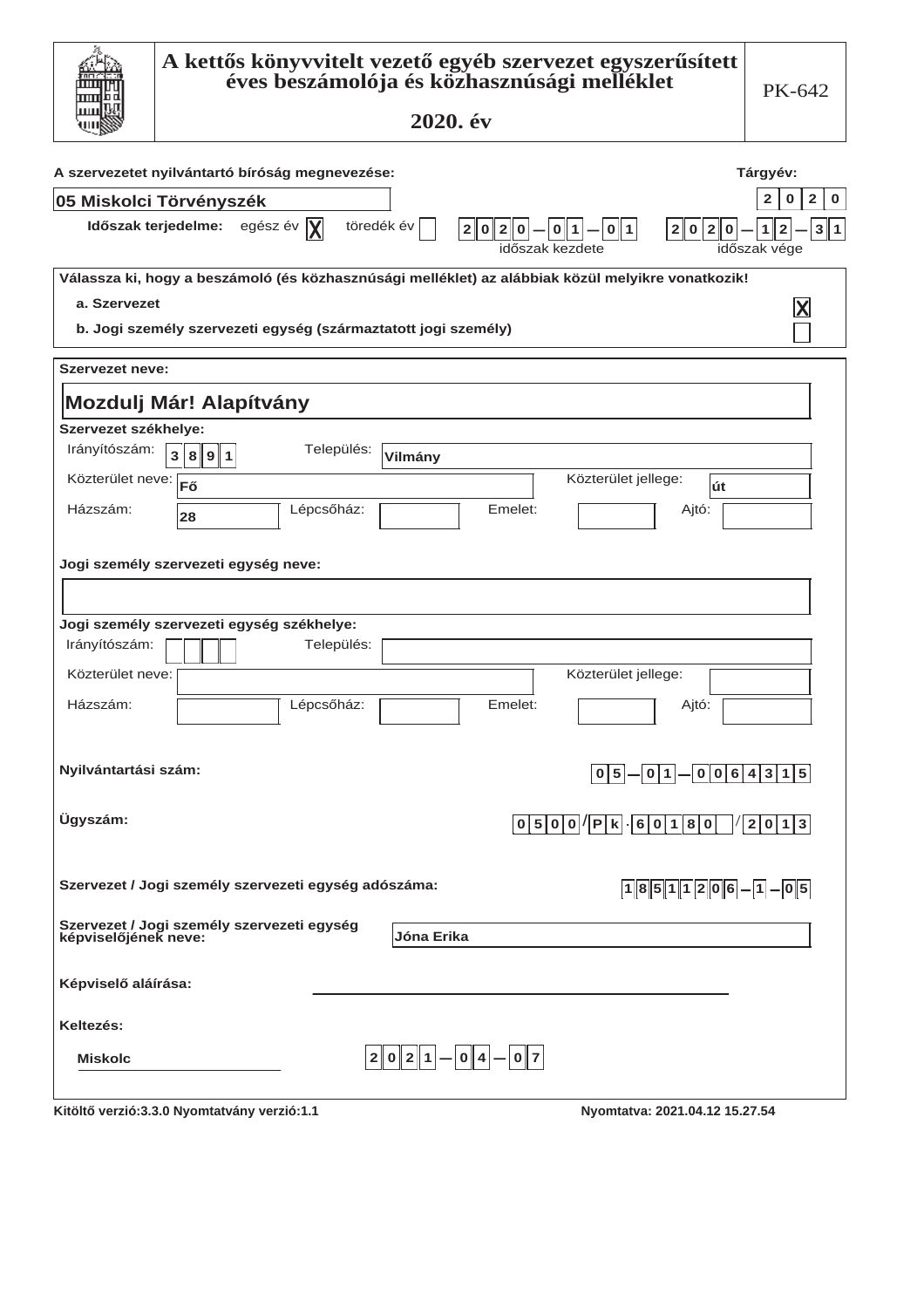

Szervezet / Jogi személy szervezeti egység neve:

#### **Mozdulj Már! Alapítvány**

|    | Az egyszerűsített éves beszámoló mérlege<br>(Adatok ezer forintban.)  |          |                          |         |  |
|----|-----------------------------------------------------------------------|----------|--------------------------|---------|--|
|    |                                                                       | Előző év | Előző év<br>helyesbítése | Tárgyév |  |
|    | ESZKÖZÖK (AKTÍVÁK)                                                    |          |                          |         |  |
| Α. | Befektetett eszközök                                                  |          |                          |         |  |
|    | I. Immateriális javak                                                 |          |                          |         |  |
|    | II. Tárgyi eszközök                                                   |          |                          |         |  |
|    | III. Befektetett pénzügyi eszközök                                    |          |                          |         |  |
| В. | Forgóeszközök                                                         | 512      |                          | 1 2 2 9 |  |
|    | I. Készletek                                                          |          |                          |         |  |
|    | II. Követelések                                                       |          |                          |         |  |
|    | III. Értékpapírok                                                     |          |                          |         |  |
|    | IV. Pénzeszközök                                                      | 512      |                          | 1 2 2 9 |  |
| C. | Aktív időbeli elhatárolások                                           |          |                          |         |  |
|    | ESZKÖZÖK ÖSSZESEN                                                     | 512      |                          | 1 2 2 9 |  |
|    | FORRÁSOK (PASSZÍVÁK)                                                  |          |                          |         |  |
| D. | Saját tőke                                                            | 512      |                          | 1 2 5 5 |  |
|    | I. Induló tőke/jegyzett tőke                                          | 100      |                          | 100     |  |
|    | II. Tőkeváltozás/eredmény                                             | 1 1 6 8  |                          | 412     |  |
|    | III. Lekötött tartalék                                                |          |                          |         |  |
|    | IV. Értékelési tartalék                                               |          |                          |         |  |
|    | V. Tárgyévi eredmény alaptevékenységből<br>(közhasznú tevékenységből) | $-756$   |                          | 743     |  |
|    | VI. Tárgyévi eredmény vállalkozási tevékenységből                     |          |                          |         |  |
| Е. | Céltartalékok                                                         |          |                          |         |  |
| F. | Kötelezettségek                                                       |          |                          |         |  |
|    | I. Hátrasorolt kötelezettségek                                        |          |                          |         |  |
|    | II. Hosszú lejáratú kötelezettségek                                   |          |                          |         |  |
|    | III. Rövid lejáratú kötelezettségek                                   |          |                          |         |  |
| G. | Passzív időbeli elhatárolások                                         |          |                          |         |  |
|    | FORRÁSOK ÖSSZESEN                                                     | 512      |                          | 1 2 5 5 |  |

Kitöltő verzió:3.3.0 Nyomtatvány verzió:1.1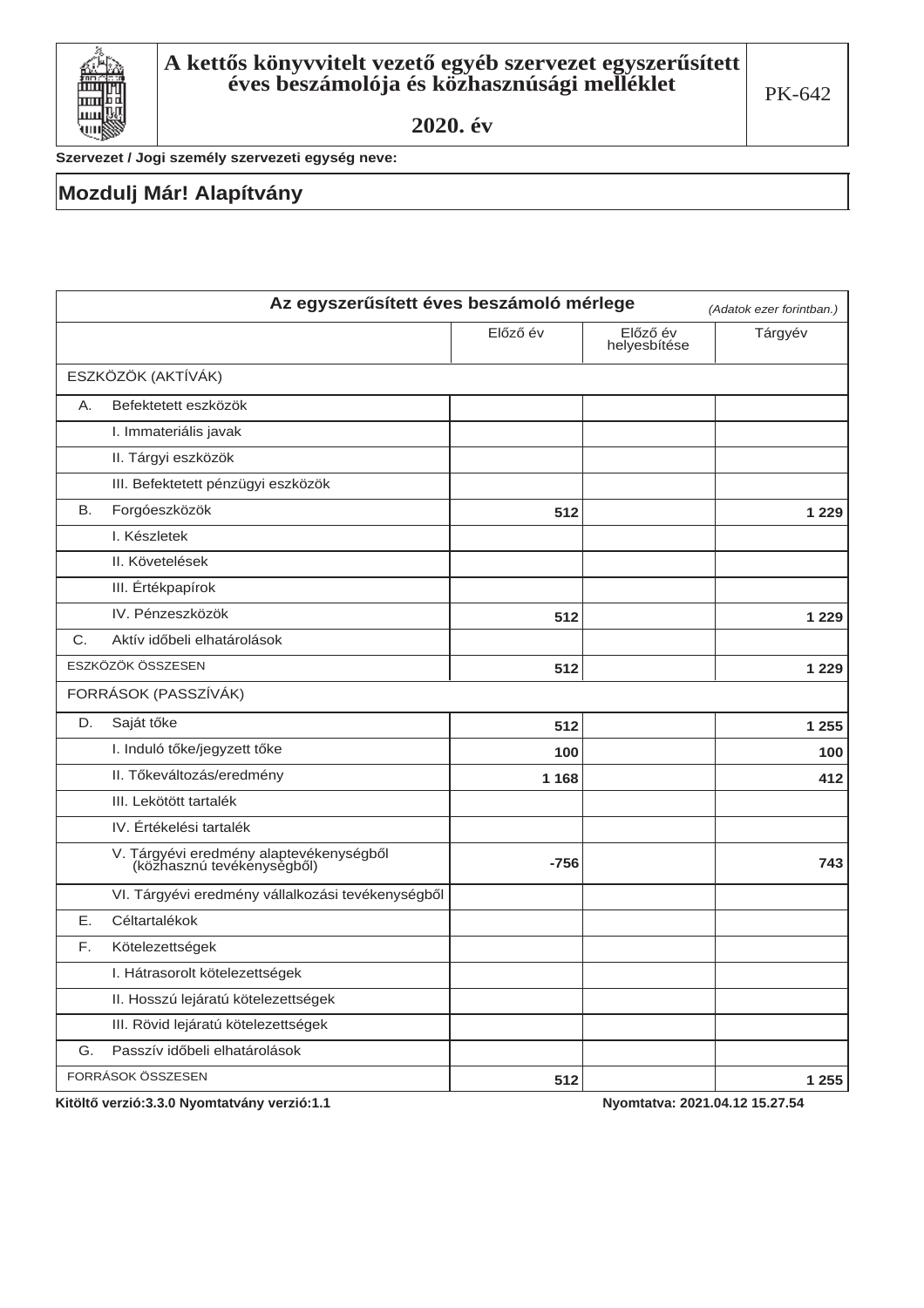

Szervezet / Jogi személy szervezeti egység neve:

## Mozdulj Már! Alapítvány

| Az egyszerűsített éves beszámoló eredménykimutatása<br>(Adatok ezer forintban.) |                 |                          |          |                          |                          |         |          |                          |             |
|---------------------------------------------------------------------------------|-----------------|--------------------------|----------|--------------------------|--------------------------|---------|----------|--------------------------|-------------|
|                                                                                 | Alaptevékenység |                          |          | Vállalkozási tevékenység |                          |         | Összesen |                          |             |
|                                                                                 | előző év        | előző év<br>helyesbítése | tárgyév  | előző év                 | előző év<br>helyesbítése | tárgyév | előző év | előző év<br>helyesbítése | tárgyév     |
| 1. Értékesítés nettó árbevétele                                                 |                 |                          |          |                          |                          |         |          |                          |             |
| 2. Aktivált saját teljesítmények<br>értéke                                      |                 |                          |          |                          |                          |         |          |                          |             |
| 3. Egyéb bevételek                                                              | 1 0 8 2         |                          | 1 0 7 0  |                          |                          |         | 1 0 8 2  |                          | 1070        |
| ebből:                                                                          |                 |                          |          |                          |                          |         |          |                          |             |
| - tagdíj                                                                        |                 |                          |          |                          |                          |         |          |                          |             |
| - alapítótól kapott befizetés                                                   |                 |                          |          |                          |                          |         |          |                          |             |
| - támogatások                                                                   | 1 0 0 0         |                          | 1 0 0 0  |                          |                          |         | 1 0 0 0  |                          | 1 0 0 0     |
| ebből: adományok                                                                |                 |                          |          |                          |                          |         |          |                          |             |
| 4. Pénzügyi műveletek<br>bevételei                                              |                 |                          |          |                          |                          |         |          |                          |             |
| A. Összes bevétel (1+-2+3+4)                                                    | 1082            |                          | 1070     |                          |                          |         | 1 0 8 2  |                          | 1070        |
| ebből: közhasznú tevékenység<br>bevételei                                       | 1082            |                          | 1070     |                          |                          |         | 1082     |                          | 1070        |
| 5. Anyagjellegű ráfordítások                                                    | 1806            |                          | $\bf{0}$ |                          |                          |         | 1806     |                          | 0           |
| 6. Személyi jellegű ráfordítások                                                |                 |                          | 300      |                          |                          |         |          |                          | 300         |
| ebből: vezető tisztségviselők<br>juttatásai                                     |                 |                          | 0        |                          |                          |         |          |                          | $\mathbf 0$ |
| 7. Értékcsökkenési leírás                                                       |                 |                          |          |                          |                          |         |          |                          |             |
| 8. Egyéb ráfordítások                                                           |                 |                          |          |                          |                          |         |          |                          |             |
| 9. Pénzügyi műveletek<br>ráfordításai                                           | 32              |                          | 27       |                          |                          |         | 32       |                          | 27          |
| B. Összes ráfordítás<br>$(5+6+7+8+9)$                                           | 1838            |                          | 327      |                          |                          |         | 1838     |                          | 327         |
| ebből: közhasznú tevékenység<br>ráfordításai                                    | 1838            |                          | 327      |                          |                          |         | 1838     |                          | 327         |
| C. Adózás előtti eredmény<br>$(A-B)$                                            | $-756$          |                          | 743      |                          |                          |         | $-756$   |                          | 743         |
| 10. Adófizetési kötelezettség                                                   |                 |                          |          |                          |                          |         |          |                          |             |
| D. Tárgyévi eredmény (C-10)                                                     | $-756$          |                          | 743      |                          |                          |         | $-756$   |                          | 743         |

Kitöltő verzió:3.3.0 Nyomtatvány verzió:1.1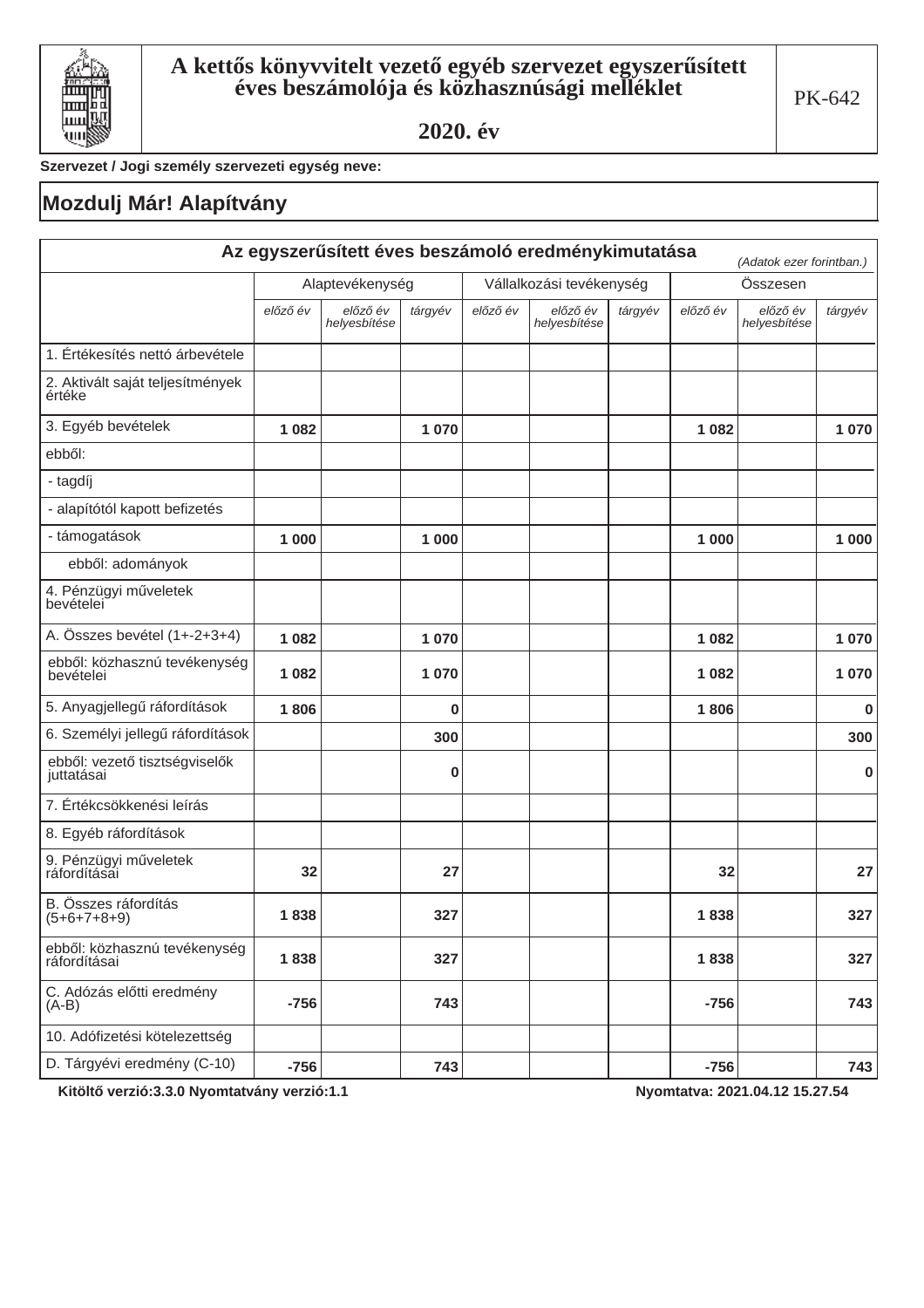

### Szervezet / Jogi személy szervezeti egység neve:

## Mozdulj Már! Alapítvány

| Az egyszerűsített éves beszámoló eredménykimutatása 2.<br>(Adatok ezer forintban.)                                                                                      |          |                          |         |          |                          |         |          |                          |         |  |
|-------------------------------------------------------------------------------------------------------------------------------------------------------------------------|----------|--------------------------|---------|----------|--------------------------|---------|----------|--------------------------|---------|--|
|                                                                                                                                                                         |          | Alaptevékenység          |         |          | Vállalkozási tevékenység |         |          | Összesen                 |         |  |
|                                                                                                                                                                         | előző év | előző év<br>helyesbítése | tárgyév | előző év | előző év<br>helyesbítése | tárgyév | előző év | előző év<br>helyesbítése | tárgyév |  |
| Tájékoztató adatok                                                                                                                                                      |          |                          |         |          |                          |         |          |                          |         |  |
| A. Központi költségvetési<br>támogatás                                                                                                                                  |          |                          |         |          |                          |         |          |                          |         |  |
| ebből:<br>- normatív támogatás                                                                                                                                          |          |                          |         |          |                          |         |          |                          |         |  |
| B. Helyi önkormányzati<br>költségvetési támogatás                                                                                                                       |          |                          |         |          |                          |         |          |                          |         |  |
| ebből:<br>- normatív támogatás                                                                                                                                          |          |                          |         |          |                          |         |          |                          |         |  |
| C. Az Európai Unió strukturális<br>alapjaiból, illetve a Kohéziós<br>Alapból nyújtott támogatás                                                                         |          |                          |         |          |                          |         |          |                          |         |  |
| D. Az Európai Unió költség-<br>vetéséből vagy más államtól,<br>nemzetközi szervezettől<br>származó támogatás                                                            |          |                          |         |          |                          |         |          |                          |         |  |
| E. A személyi jövedelemadó<br>meghatározott részének az<br>adózó rendelkezése szerinti fel-<br>használásáról szóló 1996. évi<br>CXXVI.törvény alapján átutalt<br>összeg | 82       |                          | 70      |          |                          |         | 82       |                          | 70      |  |
| F. Közszolgáltatási bevétel                                                                                                                                             |          |                          |         |          |                          |         |          |                          |         |  |
| G. Adományok                                                                                                                                                            |          |                          |         |          |                          |         |          |                          |         |  |

| Könyvvizsgálói záradék                            |      |     |
|---------------------------------------------------|------|-----|
| Az adatok könyvvizsgálattal alá vannak támasztva. | laen | Nem |

Kitöltő verzió:3.3.0 Nyomtatvány verzió:1.1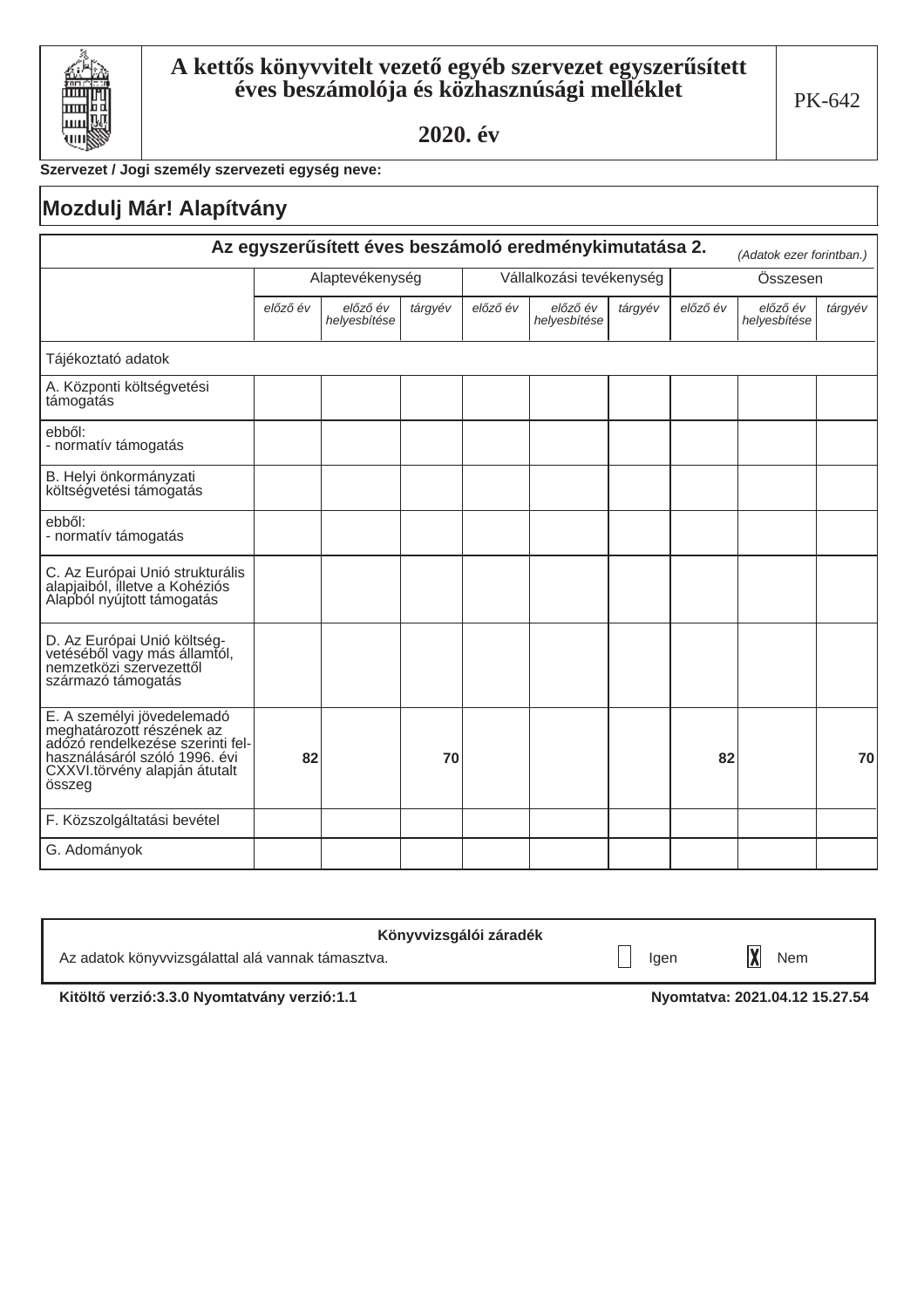

#### ${\bf A}$  kettős könyvvitelt vezető egyéb szervezet egyszerűsített éves beszámolója és közhasznúsági melléklet

2020. év

| ~سوءِ _~                                                                                                                                                      |                                                      |
|---------------------------------------------------------------------------------------------------------------------------------------------------------------|------------------------------------------------------|
| 1. Szervezet / Jogi személy szervezeti egység azonosító adatai                                                                                                |                                                      |
| 1.1 Szervezet                                                                                                                                                 |                                                      |
| Mozdulj Már! Alapítvány                                                                                                                                       |                                                      |
| 1.2 Székhely                                                                                                                                                  |                                                      |
| Irányítószám:<br>Település:<br>3 8 9 1<br>Vilmány                                                                                                             |                                                      |
| Közterület neve:<br>Fő                                                                                                                                        | Közterület jellege:<br>út                            |
| Lépcsőház:<br>Házszám:<br>Emelet:                                                                                                                             | Ajtó:                                                |
| 28                                                                                                                                                            |                                                      |
| 1.1 Jogi személy szervezeti egység                                                                                                                            |                                                      |
|                                                                                                                                                               |                                                      |
| 1.2 Székhely                                                                                                                                                  |                                                      |
| Irányítószám:<br>Település:                                                                                                                                   |                                                      |
| Közterület neve:                                                                                                                                              | Közterület jellege:                                  |
| Házszám:<br>Lépcsőház:<br>Emelet:                                                                                                                             | Ajtó:                                                |
| 1.3 Ügyszám:                                                                                                                                                  | $ 0 5 0 0 I P k \cdot 6 0 1 8 0 $<br>1 2 0 1 3       |
| 1.4 Nyilvántartási szám:                                                                                                                                      | 3<br>  6<br>$\bf{0}$<br>5<br>0<br>4<br>  1<br>0<br>0 |
| 1.5 Szervezet / Jogi személy szervezeti egység adószáma:                                                                                                      | $ 1 8 5 1 1 2 0 6 - 1 - 0 5$                         |
| 1.6 Szervezet / Jogi személy szervezeti egység                                                                                                                |                                                      |
| <b>Jóna Erika</b><br>képviselőjének neve:                                                                                                                     |                                                      |
| 2. Tárgyévben végzett alapcél szerinti és közhasznú tevékenységek bemutatása                                                                                  |                                                      |
|                                                                                                                                                               |                                                      |
|                                                                                                                                                               |                                                      |
|                                                                                                                                                               |                                                      |
|                                                                                                                                                               |                                                      |
|                                                                                                                                                               |                                                      |
|                                                                                                                                                               |                                                      |
|                                                                                                                                                               |                                                      |
| 3. Közhasznú tevékenységek bemutatása (tevékenységenként)                                                                                                     |                                                      |
| 3.1 Közhasznú tevékenység megnevezése:<br>Sporttevékenység támogatása                                                                                         |                                                      |
| 3.2 Közhasznú tevékenységhez kapcsolódó közfeladat, jogszabályhely:                                                                                           | 2004. évi I. törvény 1. § (2)                        |
| "Tudásbázis Plusz 2020" program meghirdetése, elbírálása, nyertesek támogatása.                                                                               |                                                      |
| 3.3 Közhasznú tevékenység célcsoportja: 14-20 év közötti nappali tagozatos diákok                                                                             |                                                      |
| 3.4 Közhasznú tevékenységből részesülők létszáma:                                                                                                             |                                                      |
| 3.5 Közhasznú tevékenység főbb eredményei:                                                                                                                    | 3                                                    |
| Az alapítvány ösztöndíj létrehozásával középiskolás, tanulmányaikban kiemelkedő teljesítményt nyújtó<br>amatőr sportolók támogatásával valósítja meg céljait. |                                                      |
|                                                                                                                                                               |                                                      |
|                                                                                                                                                               |                                                      |

Kitöltő verzió:3.3.0 Nyomtatvány verzió:1.1 **bese** a matematic verzió:3.3.0 Nyomtatva: 2021.04.12 15.27.54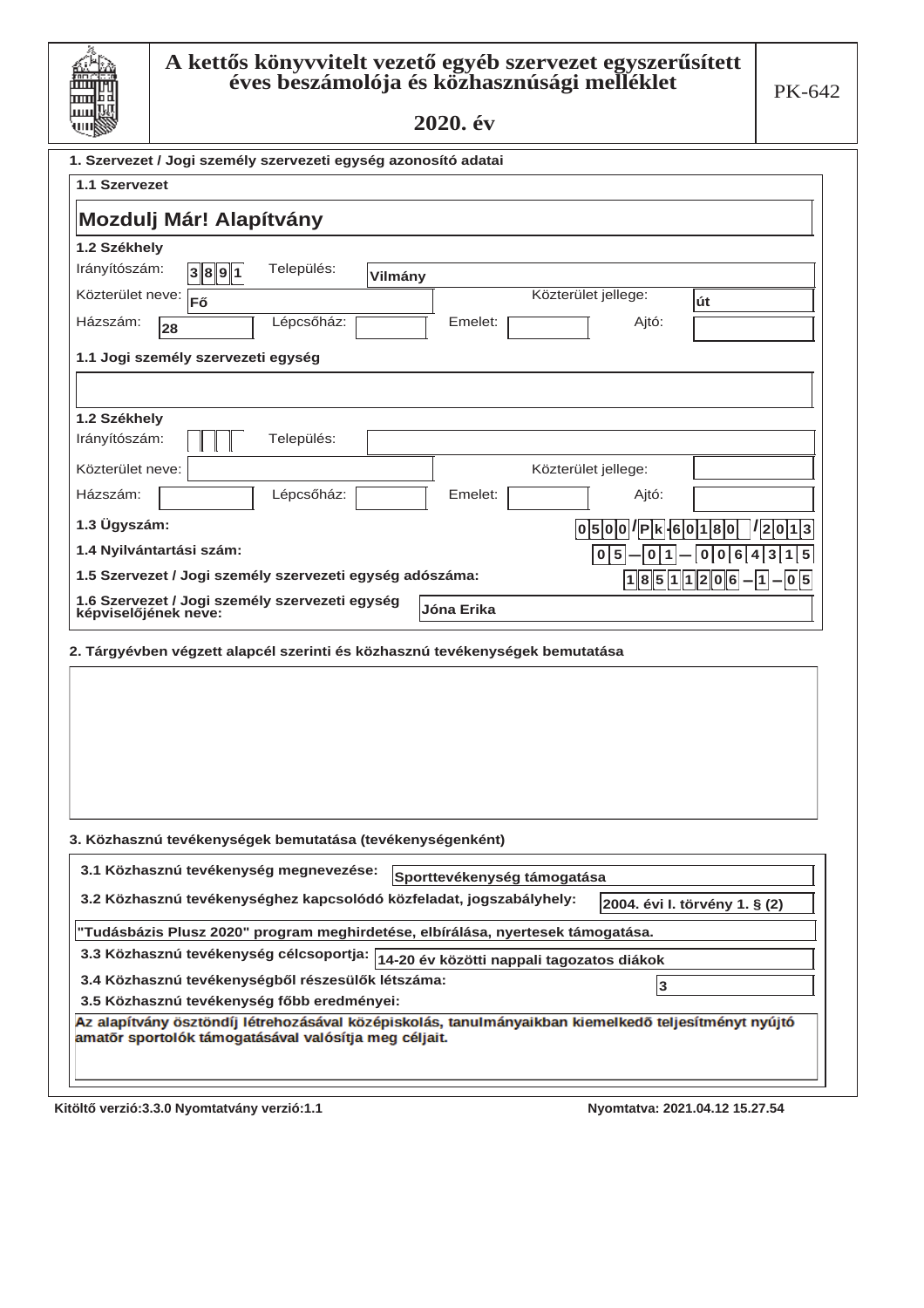

Szervezet / Jogi személy szervezeti egység neve:

## **Mozdulj Már! Alapítvány**

## **5. Cél szerinti jutattások kimutatása** *(Adatok ezer forintban.)* Előző év **alapította a Tárgyév** 5.2 | Cél szerinti juttatás megnevezése | Blőző év | Kargy év Tárgy év 5.3 Cél szerinti jutattás megnevezése  $\overline{a}$  Előző év  $\overline{a}$  Plózó év  $\overline{a}$  Tárgy év  $5.1$  Cél szerinti juttatás megnevezése **Cél szerinti juttatások kimutatása** (összesen) **Cél szerinti juttatások kimutatása**  $(mindösszesen)$ **Value Szervezés ismeretterjesztés** | ÖSZtöndíj folyósítása | Vallamir Vallamir Vallamir Vallamir Vallamir Vallamir Vallamir Vallamir Vallamir Vallamir<br>| Vallamir Vallamir Vallamir Vallamir Vallamir Vallamir Vallamir Vallamir Vallamir Vallamir Vallamir Valla  $\begin{array}{c|c} 1839 & 300 \end{array}$  $\begin{array}{c|c} 1839 & 300 \end{array}$

#### 6. Vezető tisztségviselőknek nyújtott juttatás

| 6.1 | Tisztség                                                         | Előző év (1) | Tárgyév (2)  |
|-----|------------------------------------------------------------------|--------------|--------------|
|     |                                                                  |              |              |
| 6.2 | Tisztség                                                         | Előző év (1) | Tárgy év (2) |
|     |                                                                  |              |              |
| Α.  | Vezető tisztségviselőknek nyújtott<br>  juttatás (mindösszesen): |              |              |
|     |                                                                  |              |              |

Kitöltő verzió:3.3.0 Nyomtatvány verzió:1.1 **bizterinden a magyar a magyar kitöltő verzió:3.3.0 Nyomtatvány** verzió:1.1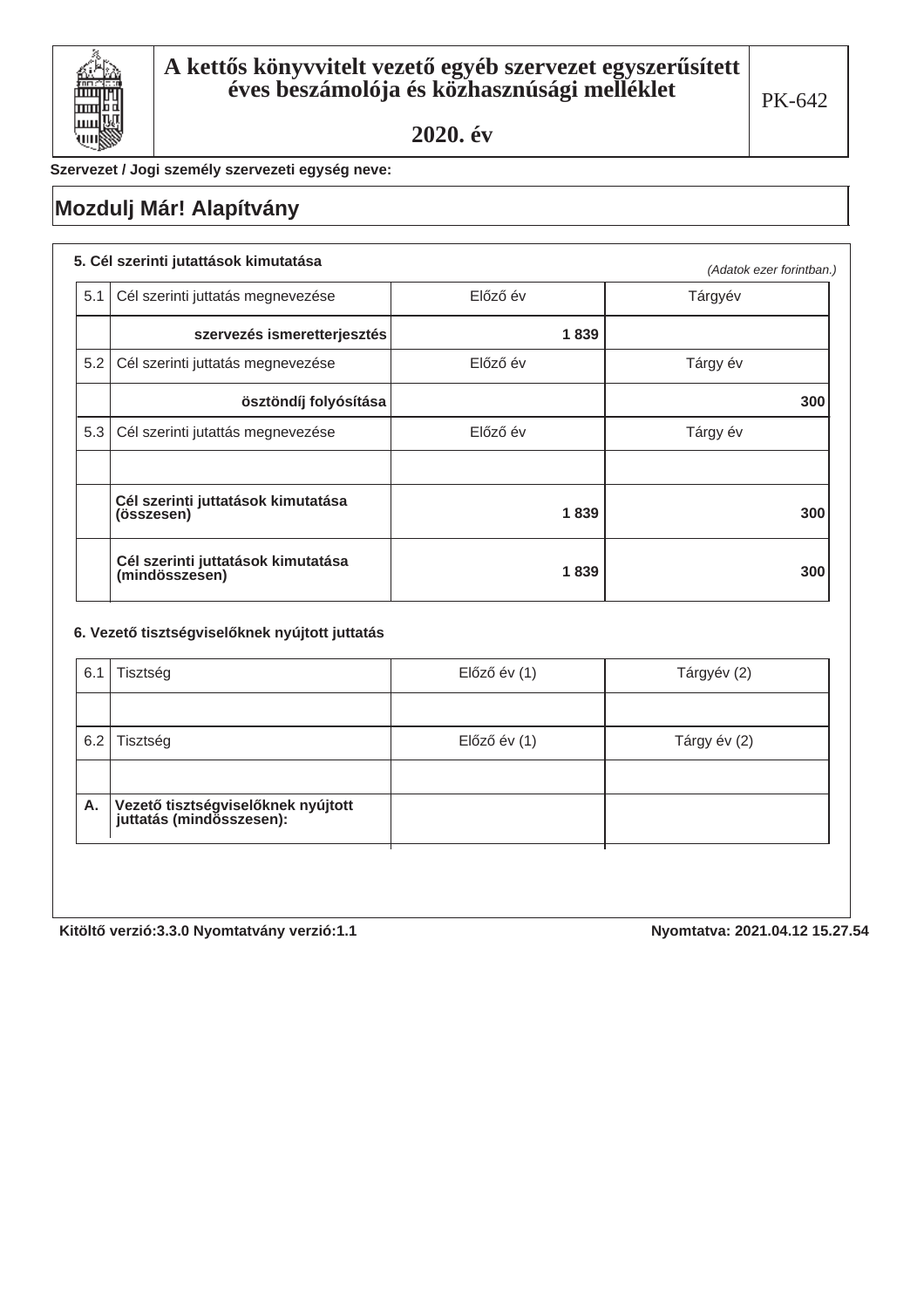

Szervezet / Jogi személy szervezeti egység neve:

# Mozdulj Már! Alapítvány

| Alapadatok                                                                                                                                                                                   | Előző év (1)            | Tárgyév (2)             |  |
|----------------------------------------------------------------------------------------------------------------------------------------------------------------------------------------------|-------------------------|-------------------------|--|
| <b>B. Eves összes bevétel</b>                                                                                                                                                                | 1 0 8 2                 | 1 070                   |  |
| ebből:                                                                                                                                                                                       |                         |                         |  |
| C. A személyi jövedelemadó meghatározott részének az<br>adózó rendelkezése szerinti felhasználásáról szóló<br>1996. évi CXXVI. törvény alapján átutalt összeg                                | 82                      | 70                      |  |
| D. Közszolgáltatási bevétel                                                                                                                                                                  |                         |                         |  |
| E. Normatív támogatás                                                                                                                                                                        |                         |                         |  |
| F. Az Európai Unió strukturális alapjaiból, illetve<br>a Kohéziós Alapból nyújtott támogatás                                                                                                 |                         |                         |  |
| G. Korrigált bevétel [B-(C+D+E+F)]                                                                                                                                                           | 1 000                   | 1 000                   |  |
| H. Összes ráfordítás (kiadás)                                                                                                                                                                | 1838                    | 327                     |  |
| I. Ebből személyi jellegű ráfordítás                                                                                                                                                         |                         | 300                     |  |
| J. Közhasznú tevékenység ráfordításai                                                                                                                                                        | 1838                    | 327                     |  |
| K. Adózott eredmény                                                                                                                                                                          | $-756$                  | 743                     |  |
| L. A szervezet munkájában közreműködő közérdekű önkéntes<br>tevékenységet végző személyek száma<br>(a közérdekű önkéntes tevékenységről szóló<br>2005. évi LXXXVIII. törvénynek megfelelően) |                         |                         |  |
| Erőforrás ellátottság mutatói                                                                                                                                                                | Mutató teljesítése      |                         |  |
|                                                                                                                                                                                              | Igen                    | Nem                     |  |
| Ectv. 32. § (4) a) $[(B1+B2)/2 > 1.000.000, -Ft]$                                                                                                                                            | $\vert\mathsf{X}\vert$  |                         |  |
| Ectv. 32. § (4) b) [K1+K2>=0]                                                                                                                                                                |                         | $ \mathsf{X} $          |  |
| Ectv. 32. § (4) c) [(11+12-A1-A2)/(H1+H2)>=0,25]                                                                                                                                             |                         | $\overline{\mathbf{x}}$ |  |
| Társadalmi támogatottság mutatói                                                                                                                                                             | Mutató teljesítése      |                         |  |
| Ectv. 32. § (5) a) [(C1+C2)/(G1+G2) >=0,02]                                                                                                                                                  | $\mathbf{\overline{X}}$ |                         |  |
| Ectv. 32. § (5) b) [(J1+J2)/(H1+H2)>=0,5]                                                                                                                                                    | $\overline{\mathbf{X}}$ |                         |  |
| Ectv. 32. § (5) c) [(L1+L2)/2>= 10 fő]                                                                                                                                                       |                         | $\overline{\mathbf{X}}$ |  |

Kitöltő verzió: 3.3.0 Nyomtatvány verzió: 1.1